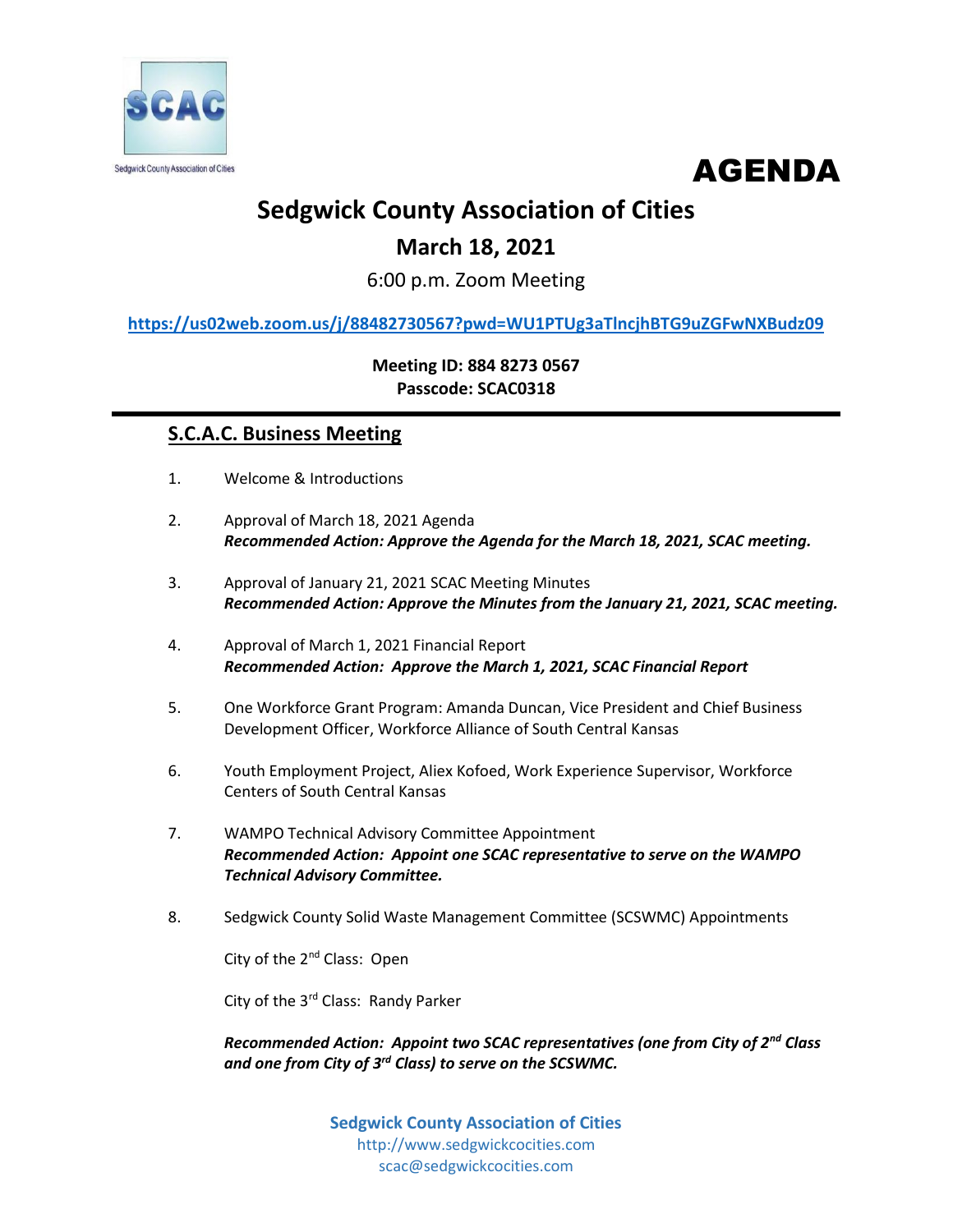

# AGENDA

### **Wrap-Up**: Around the County: City and other reports

**Upcoming Meeting: Thursday, May 20, 2021, 6:00 PM, at Riverfront Stadium**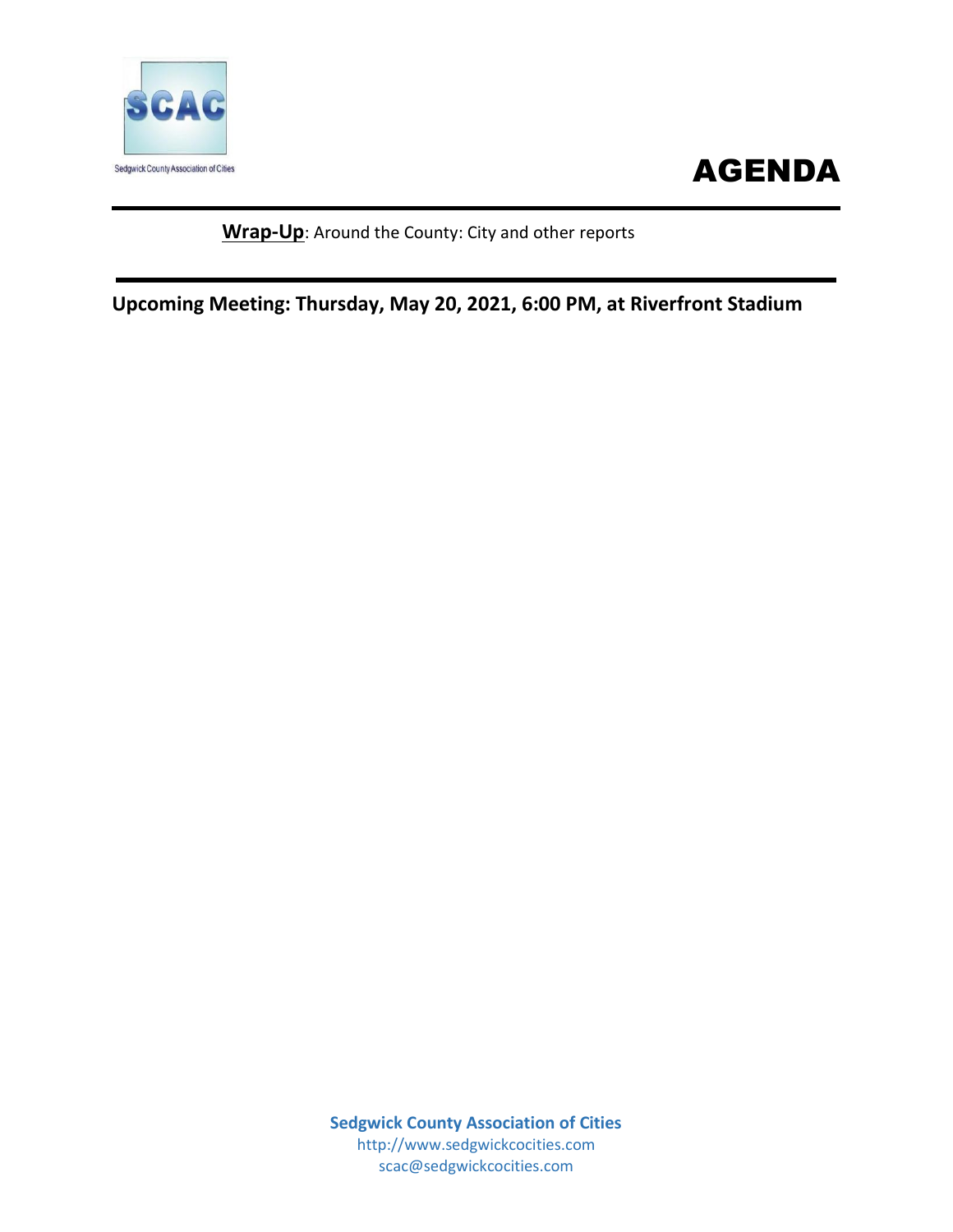

## Sedgwick County Association of Cities (SCAC) Zoom Meeting Minutes January 21, 2021

SCAC met at 6:00 p.m., on Thursday, January 21, 2021, via Zoom, with Chairman **John McIntosh**, presiding. SCAC members and visitors are shown on the attached list.

#### **Welcome**: **McIntosh** welcomed members and guests

**Cities in Attendance:** Bel Aire, Clearwater, Derby, Haysville, Mount Hope, Park City, Valley Center

#### **Approval of January 21, 2021 Agenda**

The SCAC Agenda was submitted for approval. Motion made by Council Member Bob Rardin (Haysville) to APPROVE the Agenda. Seconded by Council Member Tom Jones (Park City). **Motion PASSED 7-0.**

#### **Approval of November 19, 2020 Minutes**

The Minutes from the November 19, 2020 SCAC meeting were submitted for approval. Motion made by Mayor Terry Somers (Mount Hope) to APPROVE November 19, 2020 Meeting Minutes. Seconded by Council Member Rardin. **Motion PASSED 7-0**.

#### **Approval of January 2021 Financial Report**

The January 2021 SCAC Financial Report was submitted by Council Member and SCAC Treasurer Gina Gregory (Valley Center). Council Member Rardin motioned to receive and file the Treasurer's Report as presented. Mayor Jim Benage (Bel Aire) seconded. **Motion PASSED 7-0.**

#### **SCAC Letter of Support for Sedgwick County Election Commissioner**

SCAC Chair, Council Member McIntosh, motioned to send a letter to Secretary of State, Scott Schwab, supporting the reappointment of Sedgwick County Election Commissioner Tabitha Lehman. Council Member Justin Shore (Clearwater) seconded. **Motion PASSED 7-0.**

#### **Sedgwick County Update: Commissioner Jim Howell**

Commissioners received an update on the 2020 General Election

- More than 225,000 ballots were cast for the election, a majority of which were ballots-by-mail or early voting
- 14 ballot drop boxes were installed for voters to cast a ballot-by-mail without sending it via USPS or dropping it off at a poll place
- The Elections Office was awarded \$420,307 in Help America Vote Act CARES funding. Notable projects include the ballot drop boxes, PPE, unbudgeted postage expenses, and temporary staff
- The Center for Tech and Civic Life provided an \$816,458 grant to the Election Office. Notable projects include 100 voting machines, costs associated with a mega vote site, drop box installation and security cameras

Finalized 2020 State Legislative Platform

- Strengthen and enhance the Medicaid safety net through enhanced rates for behavioral health
- Support regional state mental hospitals facilities, including one in Sedgwick County
- Address the behavioral health needs of the uninsured and underinsured
- Support Community Crisis Center Funding
- Nuisance abatement authority for Sedgwick County
- Create a Charter Commission

#### **Sedgwick County Association of Cities**

http://www.sedgwickcocities.com scac@sedgwickcocities.com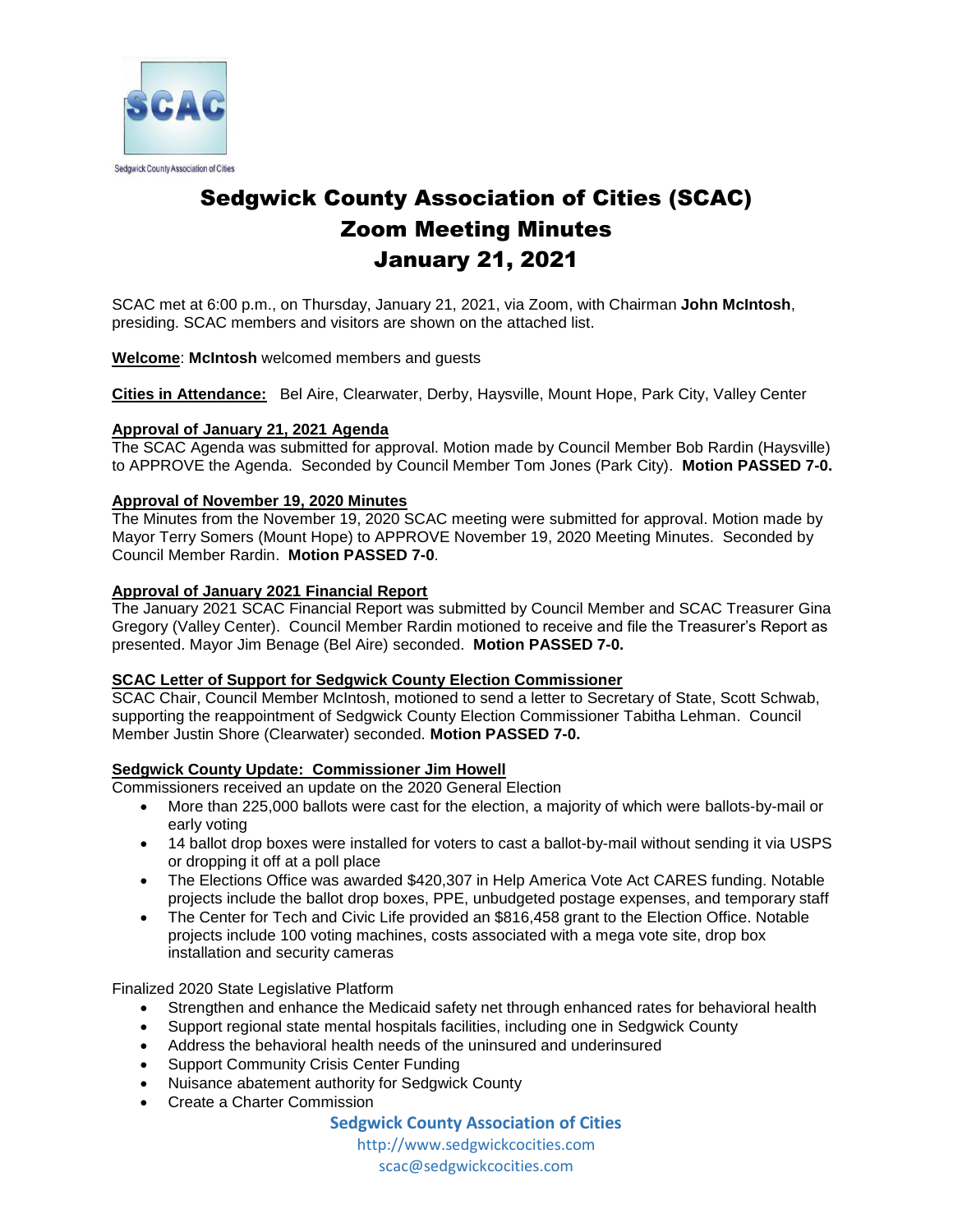

Working on 2021 Federal Legislative Platform

- Infrastructure investment priority
	- o North Junction
	- o Northwest Bypass
- o Ark-95 Project
- Landlord/Rental Assistance
- Amtrak Extension
- Dry Creek Overflow Detention Facility
- Northeast Sedgwick County Park
- Health and Social Services

Oath of Office Ceremony for Commissioners Lopez and Dennis held January 10, 2021 and livestreamed on social media. Watch a recording here:<https://www.youtube.com/watch?v=Z98nld9h2Yg>

Chairman Meitzner and Chair Pro Tem Cruse were selected to serve in their respective roles for another year.

COVID-19 Update

- The [local health order](https://www.sedgwickcounty.org/covid-19/local-orders/emergency-public-health-order-january-6-2021/) is currently in place through 11:59 p.m. on February 6, 2021. It includes a mass gathering limit of 25 people and mask wearing requirements among other prevention measures
- So far, Sedgwick County has given more than 9,540 doses of the COVID-19 vaccine
	- o The Health Department began vaccinating people (with Moderna) in Phase 1 on December 23, 2020
	- $\circ$  Phase 1 vaccines were given to health care associated workers, including hospital staff, EMS crews, and other medical professionals in close contact with COVID-19 patients
	- o Phase 1 Dose 2 vaccines are now being provided to workers who received Dose 1
	- $\circ$  The Health Department anticipates receiving less than 2,000 doses of the Pfizer vaccine this week to begin vaccinating people in Phase 2
	- o Due to this limited amount, residents aged 90 and older may schedule a vaccine appointment
- Free, walk-in testing is available for residents, regardless of symptoms, at the Sedgwick County Extension Office. This is offered by the Health Department
	- $\circ$  Testing hours are Monday through Friday, 8:30 a.m. to 11:30 a.m. and 12:30 p.m. to 4 p.m.
	- o Results are generally available within 18 to 36 hours
- Sedgwick County is in the final stages of closing out its Safe Operating Grant Program, providing nearly \$6.3 million to small businesses and non-profits located in Sedgwick County that were negatively impacted by the COVID-19 pandemic
- The County received 1,799 unique applications and offered awards to 72 percent of the requesting entities of up to \$5,000 each for business-related expenses such as rent, utilities, and PPE for safe reopening
- [Click here to watch a short video](https://www.youtube.com/watch?v=2ZLIpbJNGro) which highlights just a few of the businesses who received funding from Sedgwick County through the County's allocation of CARES funding
- There was an incremental increase in COVID-19 cases from Monday to Wednesday
	- o The [County's Data Dashboard](https://sedgwickcounty.maps.arcgis.com/apps/opsdashboard/index.html#/7b2b4364a5fa4ba3a015d52450acfe0d) is update daily
	- o Additional data and information can be found at [www.sedgwickcounty.org/covid-19](http://www.sedgwickcounty.org/covid-19) and on the County's social media pages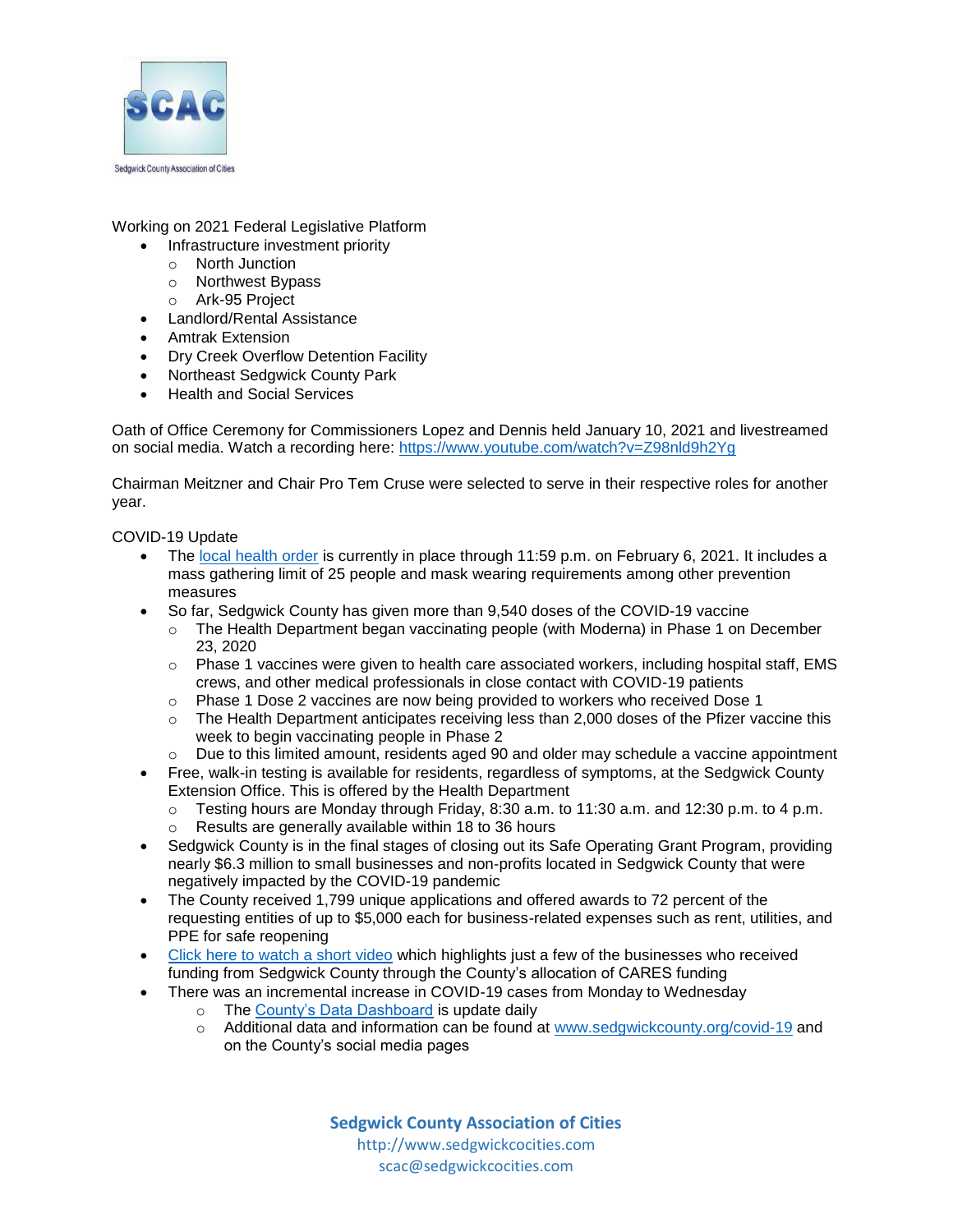

#### Sedgwick County Zoo Update

- Due to the COVID-19 pandemic, the Zoo was closed from March 13 to May 18, 2020
- Members are no longer required to schedule a reservation before visiting the Zoo
- There's a new mixed species exhibit at the Veldt with new animals such as antelope and cranes
- Endangered Chinese alligator hatchlings were welcomed at the Zoo for the second year in a row
- The Zoo will celebrate its 50th anniversary in 2021. Kick-off celebrations will begin in May

#### **Greater Wichita Economic Recovery Plan: Evan Rosell, Executive Vice President of Operations, Greater Wichita Partnership**

Early in 2020, the Wichita region and Kansas lost approximately 5,000 aerospace jobs because of the Boeing 737 MAX production suspension. In March 2020, global pandemic COVID-19 became the second unprecedented event to significantly affect the core industries that drive the greater Wichita region and state's economy. 59,000+ people have been impacted through layoffs and furloughs.

Seven regional organizations have collaborated to develop a strategic recovery plan: Greater Wichita Partnership, Regional Economic Area Partnership, Wichita Regional Chamber of Commerce, Workforce Alliance, WSU, City of Wichita and Sedgwick County.

Core industries impacted:

- Aerospace manufacturing South central Kansas is home to some of the world's largest aerospace manufactures including Spirit AeroSystems, Textron Aviation, Bombardier and Airbus plus more than 450 world-class suppliers
- Oil and gas Kansas ranks in the top ten states for oil production and in the top 15 for natural gas production
- Agriculture The Wichita region exports \$3.3 billion in agriculture. It's home to two of the largest privately held companies focused on agriculture in the U.S. – Koch Industries and Cargill Protein – and a high concentration of food processing applications, including wet milling, oilseed crushing, vegetable oil refining and blending, and meat processing. The industry supports over 40,000 jobs in the region
- Travel, tourism and service industry Wichita has a high concentration of travel industry customer support jobs with nationwide headquarter call centers for Marriott and Royal Caribbean/Celebrity Cruise Line
	- o In 2019, these companies employed a workforce of 1,500 jobs
	- $\circ$  More than 6 million people visit the Wichita region bringing an impact of \$1 billion dollars to the economy, including dining, retail, cultural attractions and entertainment

Growth and recovery:

- Collaboration among key regional organizations is key
- Wichita region is uniquely positioned for growth and recovery because of critical assets, strategic direction and plans
	- o Highly skilled workforce
	- o Leading global research and development facilities (NIAR)
	- o Robust talent training infrastructure
	- o Collaborative community
	- o Strong supply chain employers
	- o Covid-19 Community Task Force Community-wide task force aligning needs and resources for short-, mid- and long-term economic response and recovery with local, state and federal partners and business, non-profits, workforce, education and more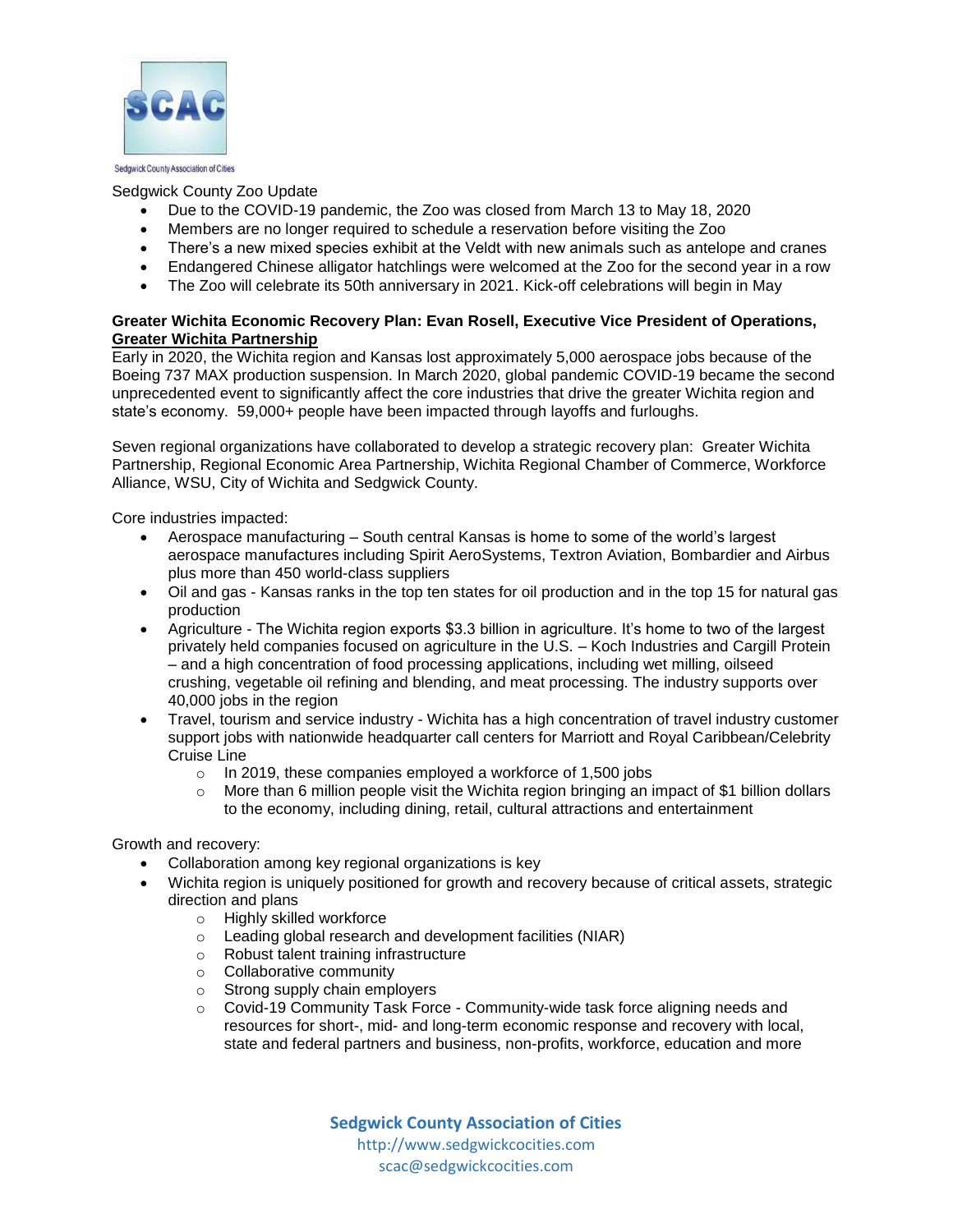

Strategic direction and plans: Within the last two years, the Greater Wichita Partnership led regional collaborative efforts to develop data- driven plans by recognized global experts. Implementation, based upon priority and timing, is underway.

- Regional Growth Plan a comprehensive economic development strategy to grow the regional economy that is targeted, collaborative and data-driven
- Talent Marketing Blueprint a global research and marketing strategy to position the region to retain and recruit talent that is strategic, focused and research-based

Both plans complement and enhance the state of Kansas' Framework for Growth as a statewide economic development plan (currently underway).

The following investments have been collaboratively identified to continue diversification and growth efforts:

- Aerospace Maintenance, Repair and Overhaul (MRO) Capitalize on assets of world-class talent, research and business expertise, including NIAR, by unlocking growth in a different aerospace market that is largely recession proof – manufacturing parts, providing service and repairs to existing aircraft
- Aerospace Defense Manufacturing Continue further diversification of the aerospace industry and leverage WSU/NIAR through additional defense work by regional companies creating ongoing work during commercial or general aviation cycles
- Workforce Development and Apprenticeships Seize opportunities to provide earn/learn and apprenticeship opportunities to support returning manufacturing workforce as demand and economy responds from COVID-19
- Technology and Innovation Build on local expertise to support every business and industry sector's rapid digital transformation required to compete and grow while supporting entrepreneurs with scalable businesses
- Transportation and Logistics With the I-35 corridor, the Wichita region is uniquely positioned to build on its existing capacity to grow as a hub for essential transportation and logistics
- Shovel-Ready Projects/Sites Create more competitive sites in the region to stimulate its economy and long-term trajectory

#### **Public Policy and Management Center At WSU Update: Misty Bruckner, Director**

The Public Policy and Management Center (PPMC) at Wichita State University advances public good by strengthening people, organizations and communities. The PPMC provides expertise and support in the following areas:

- Research & Program Evaluation
	- o Survey research
	- o Board development
	- o Organizational assessment
	- o Policy research
- Talent Development & Professional Services
	- o Professional development
	- o Conference administration
	- o Association education and support
	- o Specialized training
- Community Development
	- o Community engagement
	- o Strategic planning
	- o Program evaluation and improvement
	- o Facilitation

**Sedgwick County Association of Cities** http://www.sedgwickcocities.com

scac@sedgwickcocities.com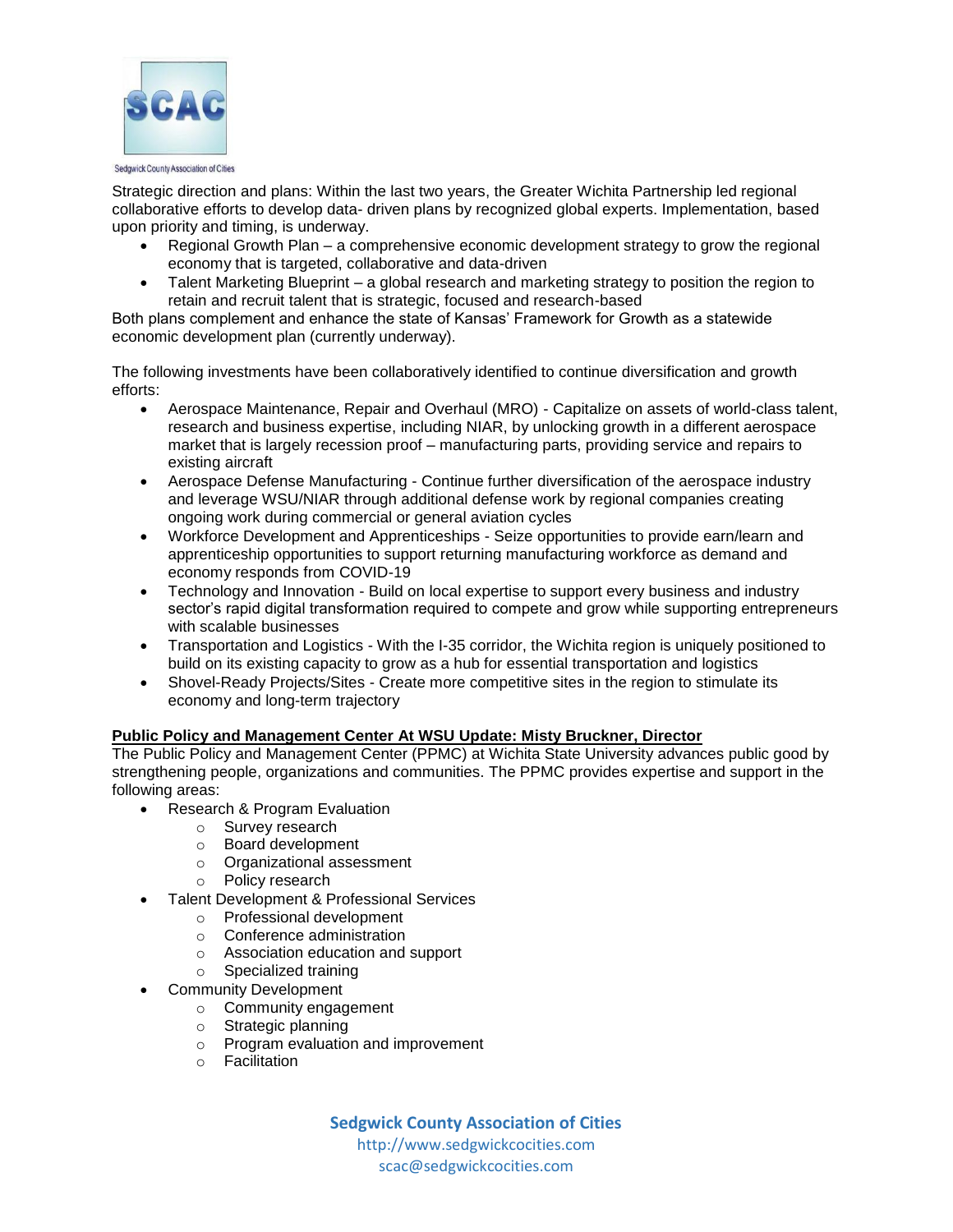

Currently, PPMC staff is working within three significant areas of interest impacting our region:

- Mental Health and Substance Abuse Coalition Develop a sustainable, accessible and integrated system of care that serves people with mental health and substance abuse disorders who are in crisis, in order to efficiently and effectively deliver services that create positive outcomes
	- o Three goals identified
		- **Workforce: Have enough employees to meet demand in mental health,** substance abuse, social work and other behavioral health professions
		- Access: Reduce barriers so patients can get to needed services when they need them
		- Coordination: Create a system of care that relies on improved communication and collaboration among service providers
- Wichita Literacy Coalition To improve early childhood literacy and kindergarten readiness
	- o Funded through grant from Kansas Health Foundation
	- o In 2019, 66% of Kansas students were not reading at grade level by fourth grade
	- o These students are four times more likely to drop out of high school, with the achievement gap even wider among children of color and those from low-income families
	- o Key activities include:
		- Agree on common language what does kindergarten readiness mean?
		- Inventory of services
		- Resources available sustainability
- Local Government Management
	- o Meeting coordination with management staff
	- o Information exchange
	- o Training on-demand
	- o Fee survey
	- o Policy analysis Law Enforcement Retention
	- o Salary surveys
	- o Talent development
	- o Other areas as identified by local government

#### **Sedgwick County Solid Waste Management Committee Appointments**

Deferred to March 18, 2021 SCAC meeting

#### **Around the County**

- Council Member Rardin: 2011/12 South Broadway Corridor Study needs to be updated
	- o Traffic counts have significantly increased
	- $\circ$  Safety improvements made to 79<sup>th</sup> & Broadway  $\circ$  No sidewalks or lighting
	- No sidewalks or lighting
	- o Collaboration between Haysville, Derby, Wichita and Sedgwick County to make necessary improvements for public safety
	- Mayor Benage: Pedestrian safety announcements needed develop public safety announcements
	- Council Member Shore What types of new housing incentives have worked for communities?
		- $\circ$  Zach McHatton (Haysville) Haysville issues free tree vouchers for new home construction